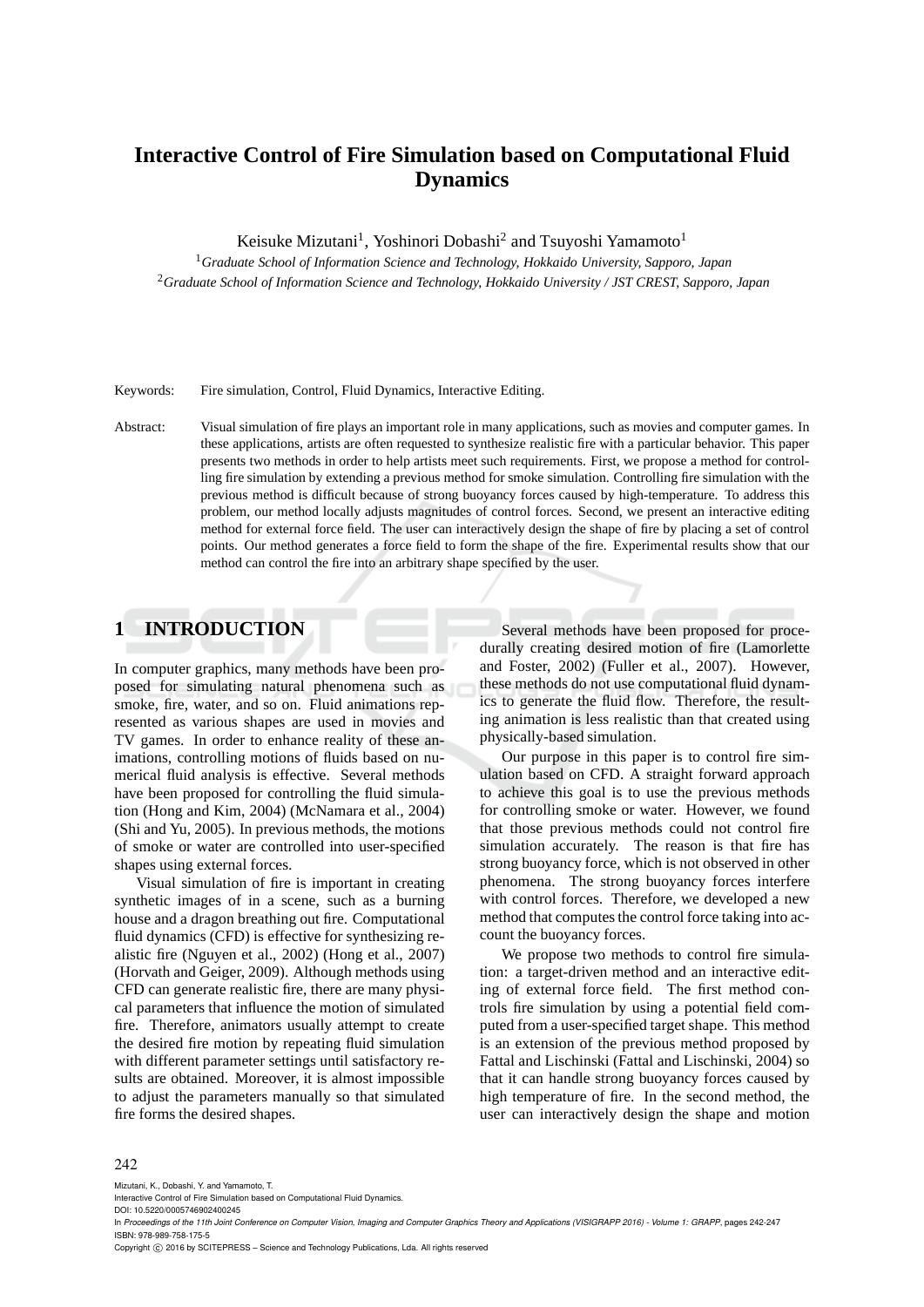of fire by placing a set of control points. External force fields are automatically generated according to the user-specified control points.

Although several methods have been proposed for simulating realistic fire, we employ a relatively simple method for the simulation of fire. We simulate fire as a heated gas generated by combustion. Although the behavior of the simulated fire is slightly less realistic than that by the two-fluid model (Nguyen et al., 2002), our method is far more efficient and is easy to implement. We employ the simple method because our primary purpose is to synthesize the desired shape interactively with plausible appearances. Our method is fully implemented on the GPU and the user can interactively edit the fire animation.

### **2 RELATED WORK**

There are many methods for visual simulation of fire. They are roughly classified into two categories: the procedural approach and physical-based approach.

Methods based on the procedural approach have focused on efficiency and control. Particle systems are the most widely used method. The earliest reported fire model, presented by Reeves(Reeves, 1983), used a particle system to animate fire. This method required a large number of particles to achieve natural visual effects. After this work, some methods have been proposed for procedural modeling of fire animation (Beaudoin et al., 2001)(Lamorlette and Foster, 2002) (Fuller et al., 2007). Although the computational cost for the procedural methods is low and the desired fire shapes are easy to generate, some important visual features, such as vortex motions, cannot be reproduced.

On the other hand, methods based on the physically-based approach can generate realistic visual results with evolving and dynamic fires. Various fire simulation methods have been developed based on incompressible fluid solvers (Nguyen et al., 2002) (Hong et al., 2007) (Horvath and Geiger, 2009). Although these methods have the potential to generate realistic fires, many physical parameters have to be adjusted to obtain the desired results. This indicates that adjusting the parameters manually to synthesize fire with desired shapes is time-consuming or, furthermore, almost impossible.

Some researchers have developed methods for controlling simulation of phenomena related to fluids. Treuille et al.(Treuille et al., 2003) developed a method for keyframe control of smoke simulation. McNamara et al.(McNamara et al., 2004) proposed an adjoint method for controlling smoke and water.

Hong et al. (Hong and Kim, 2004) proposed to use a geometric potential field generated from given target shapes to generate control forces. Fattal and Lischinski(Fattal and Lischinski, 2004) developed a targetdriven method to control smoke simulation by using some external forces. The basic concept of this method is similar to ours, however, their method is not directly applicapable to fire simulation since it does not take into account the strong buoyancy force. Shi and Yu (Shi and Yu, 2005) proposed a method using a feedback force field and the negative gradient field of geometric potential function for creating the animation of water towards to the rapidly changing targets. Thurey et al (Thürey et al., 2006) introduced control particles for controlling the motion of water. Kim et al. (Kim et al., 2006) proposed a method to advect smoke along a user-specified path. However, these methods do not cover fire simulation. Controllable fires have been an active reserch area in the last few years. Lever and Komura (Lever and Komura, 2012) controlled fire simulation with textured force for generating volumetric patterns similar to input textures on the fire volume. Hong et al. (Hong et al., 2010) introduced a method for controlling blue core for modeling fire propagation along complex curves or surface. Zhang et al. (Zhang et al., 2011) applied high geometric motion constraints to the fire animation. Bangalore and House (Bangalore and House, 2012) proposed artistic control of flames using a set of curves drawn by the user. This method deals with target shapes formed by a set of curves only. However, there are no methods for interactively controlling the motion of fire based on computational fluid dynamics.

### **3 FIRE SIMULATION**

Before describing our method, this section explains the numerical simulation of fire. We simulate fire by using a grid-based approach. The simulation space is subdivided into a grid, and a fire source is placed at an arbitrary position in the simulation space. Velocity **u** and temperature *T* are assigned at each grid point (see Figure 1). Motions of the fire are simulated in the following way. Velocity **u** is updated at each time step by solving the following Navier-Stokes equations.

$$
\frac{\partial \mathbf{u}}{\partial t} = -(\mathbf{u} \cdot \nabla) - \nabla p + \mathbf{f},\tag{1}
$$

$$
\nabla \cdot \mathbf{u} = 0,\tag{2}
$$

where  $t$  is time,  $p$  is a fluid pressure, and **f** represents any external forces such as gravity or wind. For the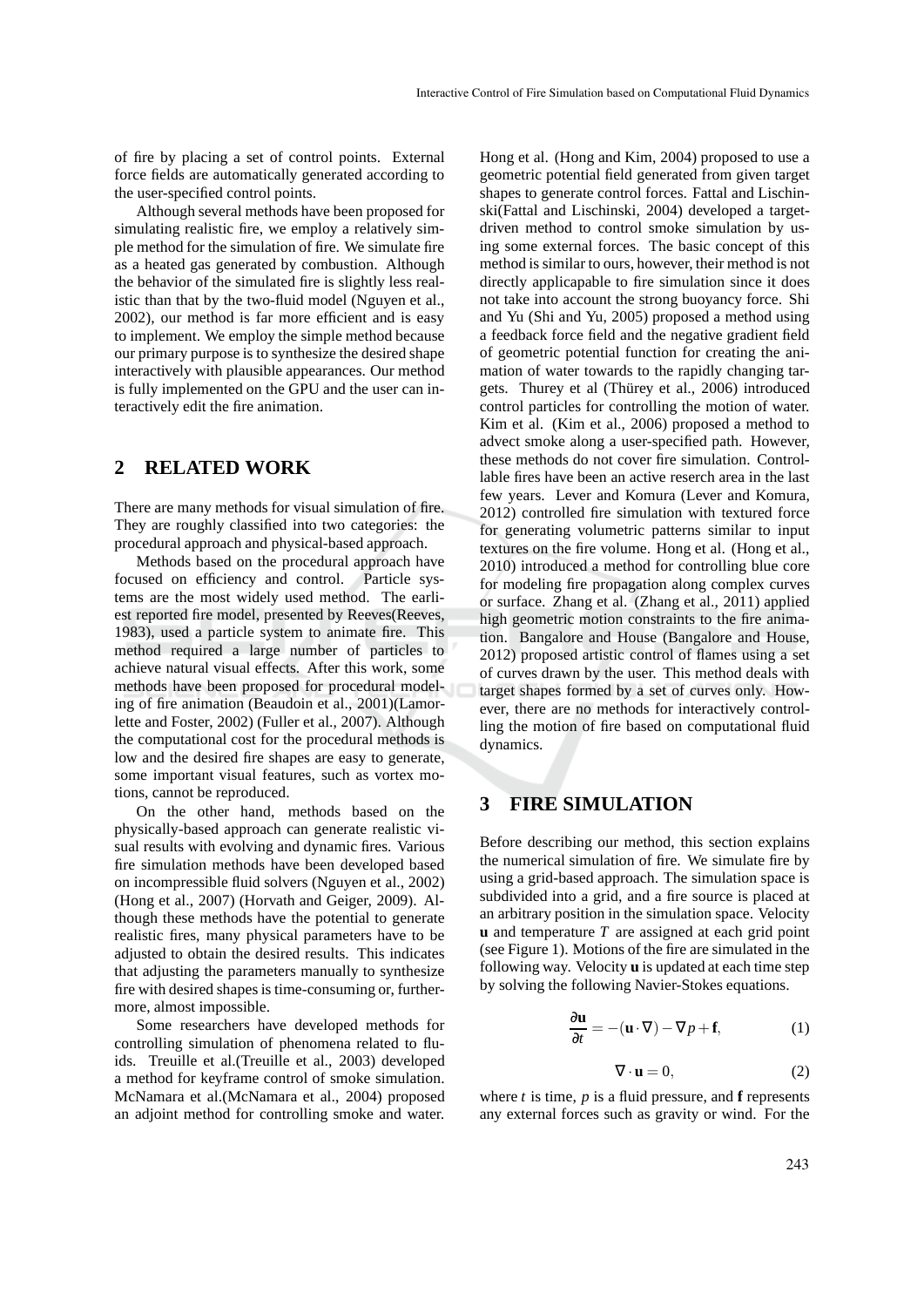fire simulation, temperature and buoyancy forces are calculated by using the previous techniques proposed by Nguyen et al. (Nguyen et al., 2002). Temperature *T* is calculated by the following equation.

$$
\frac{\partial T}{\partial t} = -(\mathbf{u} \cdot \nabla) T - C_r \left( \frac{T - T_{amb}}{T_{max} - T_{amb}} \right)^4, \quad (3)
$$

where  $T_{amb}$  is ambient temperature,  $T_{max}$  is the maximum temperature, and  $C_r$  is a cooling constant. As an external force, the buoyancy force is taken into account. The buoyancy force **f***buo* is given by:

$$
\mathbf{f}_{buo} = \kappa_b (T - T_{amb}) \mathbf{y},\tag{4}
$$

where  $\kappa_b$  is the coefficient for the buoyancy and **y** is a unit vector pointing upward vertical direction. Temperatures and velocities at the grid points around the fire source are fixed on those of the fire source.



#### **4 TARGET DRIVEN CONTROL**

Our first method to control simulation of fire uses a driving force term (Fattal and Lischinski, 2004) as the external force. Figure 2 shows an overview of our control method. First, we calculate a target temperature using a target shape specified by the user. Next, we calculate the driving force term by using a gradient of the target temperature and then we apply the driving force to the fire simulation.

However, controlling the fire simulation by applying the driving force only is difficult because of the strong buoyancy forces. Therefore, we locally adjust coefficients of the driving force term by calculating a cumulative distribution (see Section 4.2), representing accumulated differences between the shape of the simulated fire and the target temperature. The shape of the simulated fire is calculated by binarizing the temperature distribution of fire. Then, we locally adjust coefficients for the driving force term in proportion to the cumulative distribution. In the following subsections, we describe the details of each process.



Figure 2: Target driven control method.

#### **4.1 Control Force**

In this section, we describe a calculation of the driving force term **F**. The purpose of this force is to cause the fluid to advect the current fire temperature *T* towards the target temperature  $T^*$ . The target temperature  $T^*$ has a binary value: 0 or 1. The evolution of fire simulation is governed by the Navier-Stokes equations. We add the driving force term **F** to the external force term **f** in the Navier-Stokes equation (Equation (1)). The driving force term is defined by the following equation. **JBLICATIONS** 

$$
\mathbf{F}(T,T^*) = \mathbf{v}_f \tilde{T} \frac{\nabla \tilde{T}^*}{\tilde{T}^*},\tag{5}
$$

where  $v_f$  is an user specified coefficient,  $\tilde{T}$  and  $\tilde{T}^*$ are obtained by convolving  $T$  and  $T^*$  with a Gaussian kernel respectively. The gradient of the target temperature  $\nabla T^*$  always points uphill towards higher concentrations of  $T^*$ . This means that the gradient  $\nabla T^*$ points in the direction of flow to the target. However, *T* ∗ might be uniform in some regions, causing  $\nabla T^* = 0$  there. In order to avoid this problem, we substitute  $\nabla \tilde{T}^*$  for  $\nabla T^*$ .  $\tilde{T}^*$  ensures  $\nabla T^* \neq 0$  everywhere. In addition, the magnitude of  $\nabla \tilde{T}^*$  is very small in the region away from the target shape. Therefore, we use a normalized gradient of the target temperature, which is obtained by dividing the gradient  $\nabla \tilde{T}^*$  by  $\tilde{T}^*$ . The magnitude of the driving force is proportional to the target temperature  $\tilde{T}$ . Consequently, this prevents the driving force from being applied in the areas where the temperature is zero.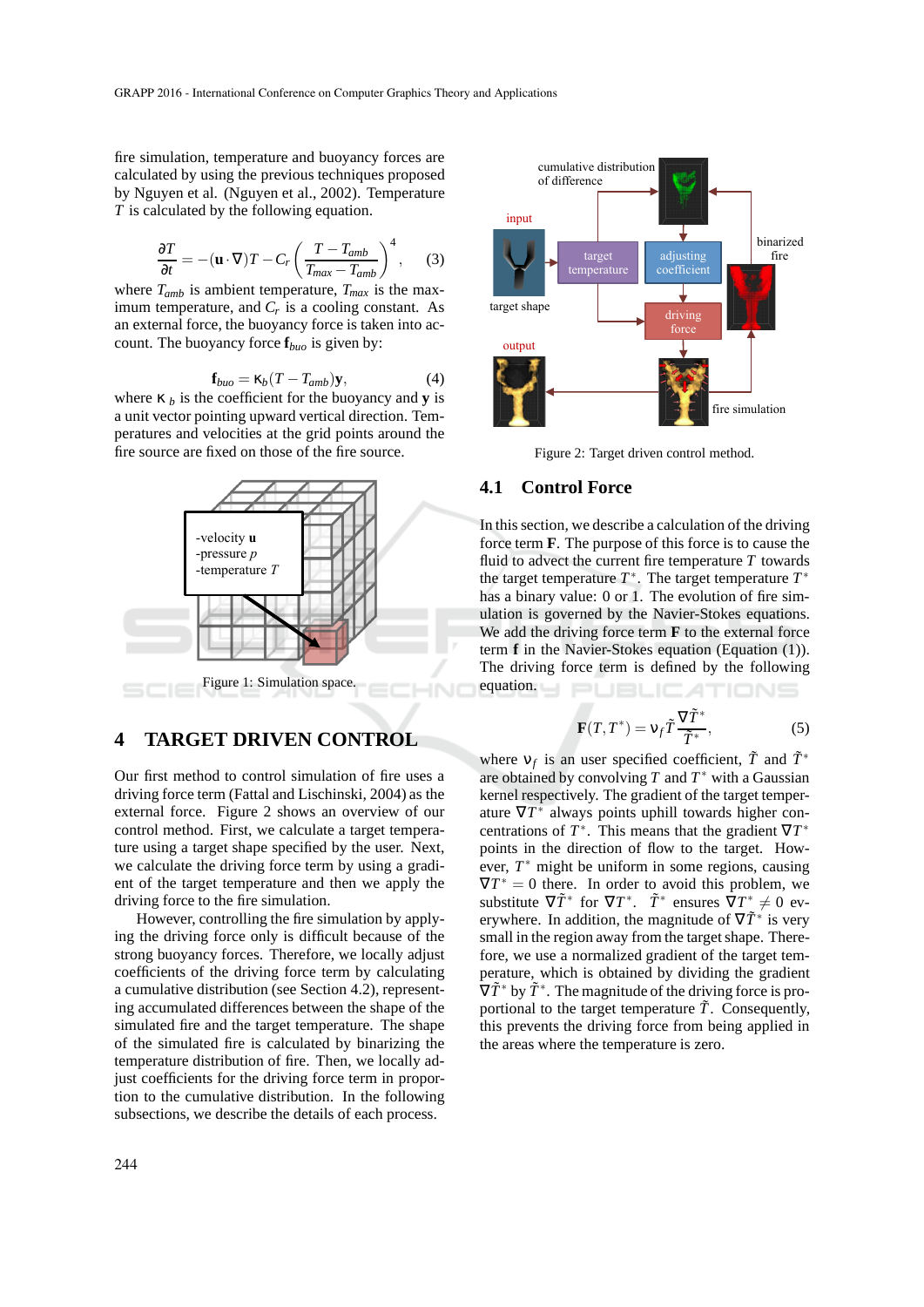#### **4.2 Adjusting the Coefficient**

As we describe before, the buoyancy forces interfere with the driving force and the simulated fire exceeds the target shape. In order to address this problem, we use an adaptive force coefficient  $v_f(x)$  at each grid point **x**, instead of the constant  $v_f$  in the entire simulation space. The adaptive coefficient  $v_f(\mathbf{x})$  is calculated by using the cumulative distribution, as shown in Figure 3, and given by the following equation.

$$
\mathbf{v}_f^{(n)}(\mathbf{x}) = k_f T_{cu}^{(n)}(\mathbf{x}) \mathbf{v}_f^{(n-1)}(\mathbf{x}),\tag{6}
$$

where *n* is a time step,  $k_f$  is a control parameter specified by the user and  $T_{cu}(\mathbf{x})$  is the cumulative distribution of differences. This is expressed by the following equations.

$$
T_{cu}^{(n)}(\mathbf{x}) = \{T_{bi}(\mathbf{x}) - T^*(\mathbf{x})\} + k_c T_{cu}^{(n-1)}, (\mathbf{x})
$$
 (7)

$$
T_{bi}(\mathbf{x}) = \begin{cases} 1 & (T(\mathbf{x}) \ge T_{th}) \\ 0 & (T(\mathbf{x}) < T_{th}) \end{cases}
$$
 (8)

where  $k_c$  is a coefficient to control the degree of accumulation and  $\rho_{bi}$  is a distribution obtained by binarizing fire temperature with a threshold temperature  $T_{th}$ . In this paper,  $T_{th}$  is experimentally determined.  $T_{bi}(\mathbf{x}) - T^*(\mathbf{x})$  is set to zero when it is negative.  $k_c$ is specified between 0 and 1. The force coefficient  $v_f(\mathbf{x})$  is proportional to the cumulative distribution. Increasing  $k_c$  results in stronger driving forces in regions where the cumulative difference is large. By using the above method, our method can control motions of the fire so that the fire shape matches the userspecified target shape.



Figure 3: Process of calculating cumulative distributions of difference.

## **5 INTERACTIVE EDITING OF FORCE FIELD**

This section describes the interactive editing of the force fields to generate the desired flow and fire shape. In this method, the user can design the desired shape and motion of fire by interactively placing a set of control points. When the user places a control point on the screen, it is projected onto a plane that is perpendicular to the xy components of the view direction (see Figures 4). Let us denote the projected position by **P***<sup>s</sup>* . The user drags the control point on this plane to an arbitrary position, **P***e*. A force field is then generated around the control point so that the temperature at the dragged position  $P_e$  becomes an user-specified target temperature. The force field is generated inside a cylinder with the user-specified radius *r* and height *l*. The top and bottom centers of the cylinder are **P***<sup>e</sup>* and  $P_s$ , respectively (see Figure 4). The force field is used as an external force in the Navier-Stokes equation (Equation (1)) and is defined by:

$$
\mathbf{F}_e = c_f (\mathbf{P}_e - \mathbf{P}_s), \tag{9}
$$

where  $c_f$  is a coefficient for adjusting the magnitude of the force field. In our method, the coefficient is controlled by using PID control mechanism so that the temperature at the end point becomes the userspecified target temperature. In this case, we update the coefficient  $c_f$  at each time step according to the following equation.

$$
c_f = K_P e + K_I \int_0^T e dt + K_D \frac{de}{dt}, \qquad (10)
$$

$$
e = T_{target} - T_{end}, \tag{11}
$$

where *e* is the temperature difference between the temperature  $T_{end}$  at  $\mathbf{P}_e$  and the target temperature *Ttarget* . The target temperature is set to the threshold temperature that defines boundaries between smoke and fire. Let us now explain the meaning of Equation (10). The first term on the right updates  $c_f$  in proportion to the current difference. This term is called the proportional controller and *K<sup>P</sup>* is called proportional gain. The second integral term updates  $c_f$  in proportion to both the magnitude of the difference and the duration of the difference. The integral controller is sum of the instantaneous difference over time and gives the accumulated offset that should have been corrected previously. *T* is the duration for the accumulation. The accumulated difference is then multiplied by the integral gain  $K_I$ . The contribution of the third term is proportional to the derivative of the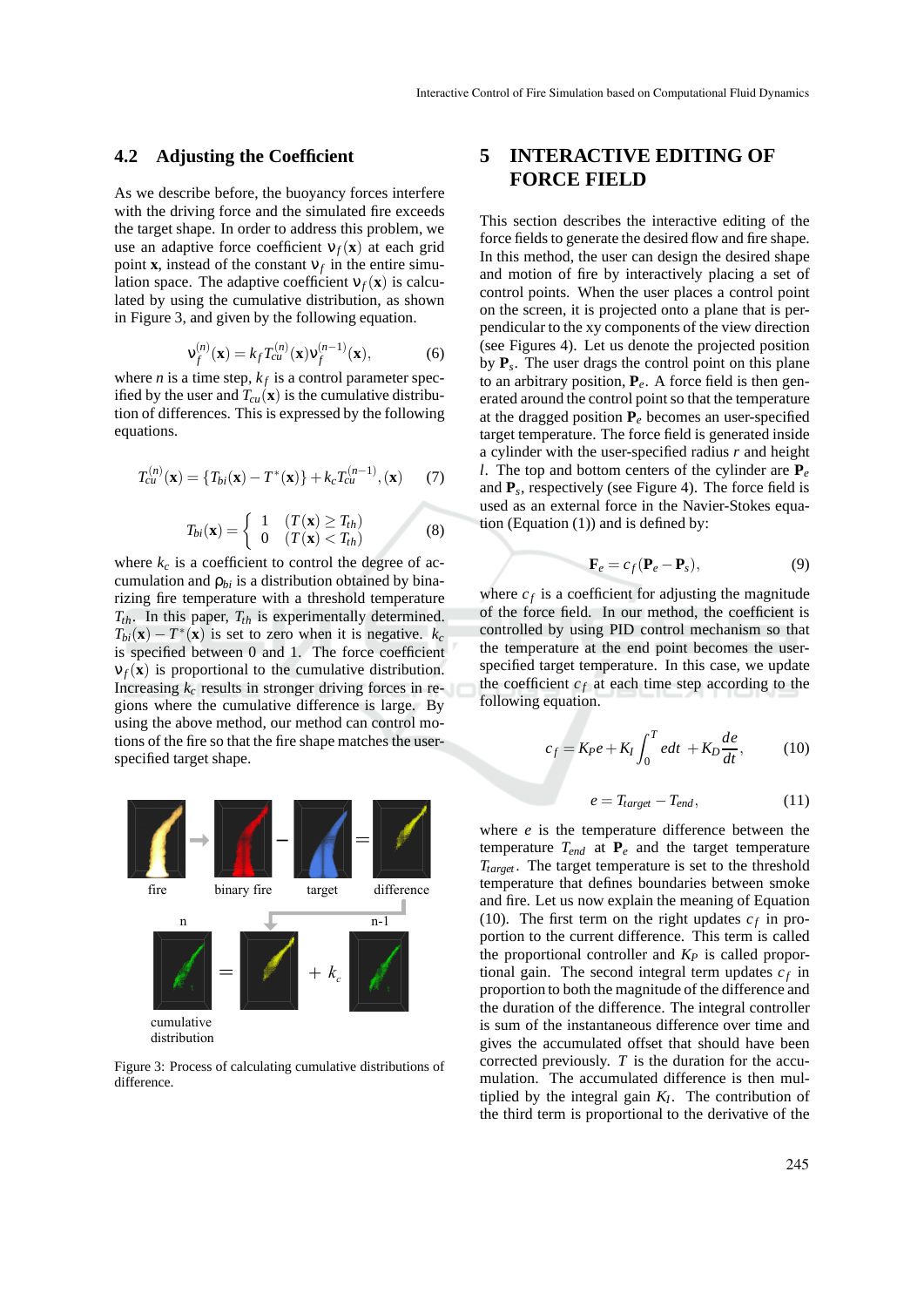process difference. This term is calculated by determining the slope of the difference over time and multiplying this rate of change by the derivative gain *KD*. Derivative action predicts system behavior and thus improves settling time and stability of the system. The control parameters  $K_P$ ,  $K_I$  and  $K_D$  are determined experimentally.



Figure 4: Overview of our editing system.

### **6 RESULT**

This section shows some examples created by our method. We used a desktop PC with Intel Core i7 (8GB of RAM) and NVIDIA GeForce GTX 780 as a GPU to compute all the examples shown in this section. Please refer to the accompanying video file for animations of the examples shown in this section.

Fig. 5 shows examples of fire simulation controlled by our method. The simulation space is subdivided into  $64 \times 64 \times 96$  grid points. The computation time for each step took 0.03 seconds. The target shapes are the Y-shape and the spiral-shape in Figs.  $5(a)(b)$  and Figs.  $5(c)(d)$ , respectively. The target shape is shown with blue dots. Fig.  $5(a)(c)$  are examples without our method for automatically adjusting the coefficient of the driving force and Figs.  $5(b)(d)$ are examples with our method. As shown in this figure, the fire shapes in Figs. 5(b)(d) are much closer to the target shapes than those in Figs.  $5(a)(c)$ . In both examples, the cumulative coefficient  $k_c$  is set to 0.95. The threshold temperature is 0.4 that is chosen experimentally.

Next, Figs. 6 and 7 show examples of fire simulation edited by our method. The simulation space is subdivided into  $128 \times 192 \times 128$  grid points. The computation time for each step took 0.1 seconds. Figs. 6(a) and 7(a) are original fire simulations and Figs. 6(b) and 7(b) are examples edited by using our editing method. In Fig. 6, the shape of fire from the Dragon is edited so that the shape becomes wider. Fig. 7 shows an example of a burning house. By using our editing method, we can make fire wrapping around the house like Fig. 7(b) without computing interactions between fire and the house.



Figure 5: Comparison of results with and without our method. In  $(a)(c)$ , our method is not used while  $(b)(d)$  use our method.



Figure 6: Fire from dragon.



Figure 7: Burning house.

### **7 CONCLUSION**

We have proposed two methods to control fire simulation based on computational fluid dynamics: the target driven method and the interactive editing of external force field. In the first method, we locally adjust a coefficient of the driving force term by calculating the cumulative distribution of differences between the shape of the simulated fire and the target shape. Our method can control the simulated fire into an arbitrary shape specified by the user. In the second method, the user can interactively design the shape and motion of